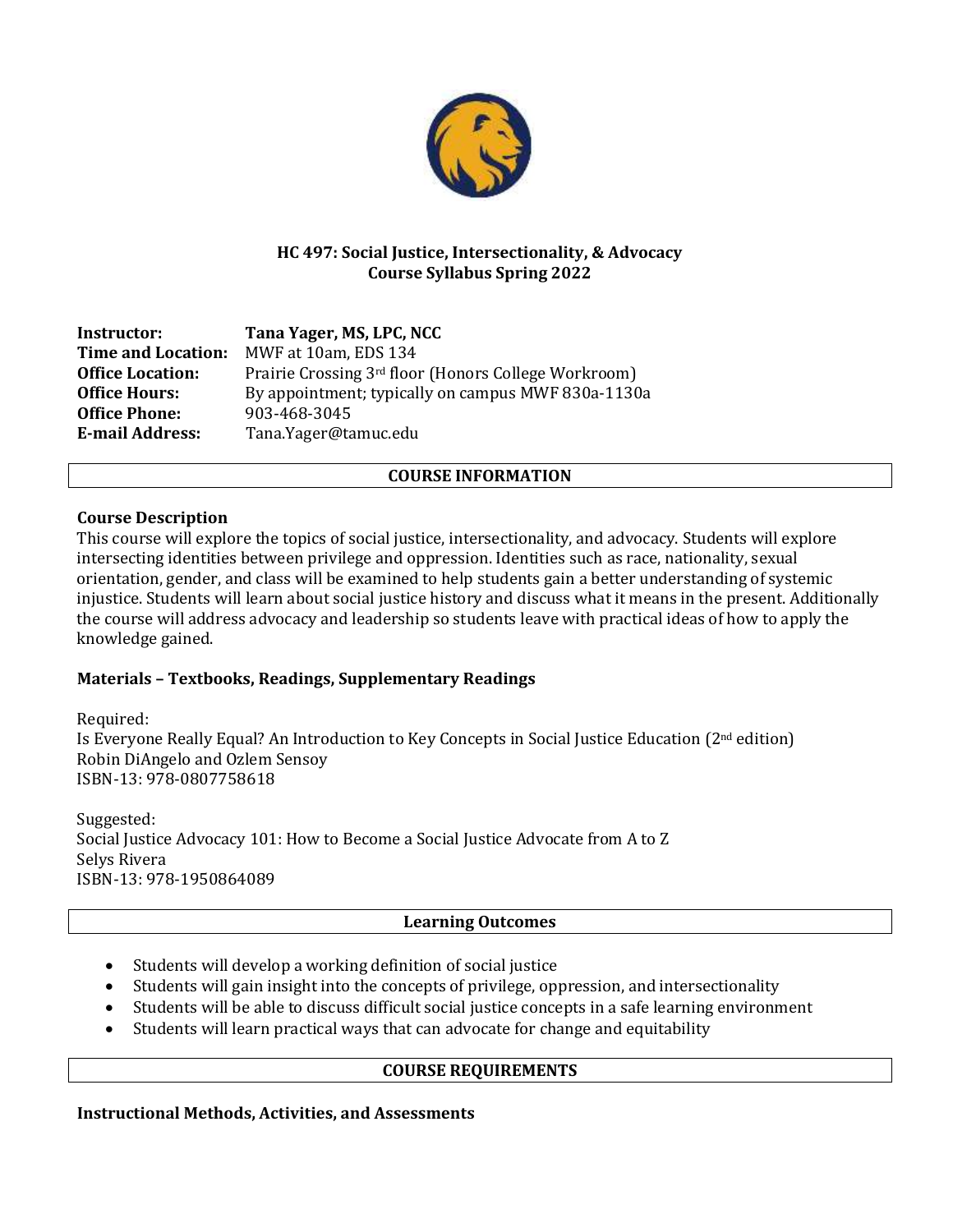This class will be ran as a seminar course with numerous discussions and critical thinking. It will not be a typical lecture course. The skills and concepts you learn in this course shouldn't be merely memorized – they should be put into practice in your daily lives. Those practices require us to discuss your experiences during implementation. This course also has an online component as assignments will be submitted via D2L unless otherwise noted.

All assignments, schedules, and due dates are subject to change.

### **Class Participation and Attendance**

As you read above, this course relies upon your participation. Thus, a portion of your grade will rely upon participation. There are numerous elements that go into class participation: (1) Good attendance (according to University rules, students may be dropped from the class for excessive unexcused absences). (2) Frequent, and preferably intelligent, contributions to class discussion; (3) Active participation in group exercises; (4) Polite and civil interactions with all members of the class ["All students enrolled at the University shall follow the tenets of common decency and acceptable behavior conducive to a positive learning environment." (See Student's Guide Handbook, Policies and Procedures, Conduct)].

**Points: 100**

### **Journal Entry One:**

Students will complete a 1-2 page journal entry responding to the prompt:

What is social justice? Why does social justice matter? What do I hope to get from this class? No citation required. Response should be 12pt font and double spaced.

**Points: 25**

#### **Journal Entry Two:**

Students will complete a 1-2 page journal entry responding to the prompt:

What privileged identities do I possess? What oppressed identities do I possess? How do these identities work together and/ or contrast? (can include both visible and invisible identities here) No citation required. Response should be 12pt font and double spaced.

**Points: 25**

#### **Journal Entry Three:**

Students will complete a 1-2 page journal entry responding to the prompt:

Who is an advocate you admire (personal or public figure)? What do you appreciate about this person? What makes them an advocate?

No citation required. Response should be 12pt font and double spaced.

**Points: 25**

#### **Journal Entry Four:**

Students will complete a 1-2 page journal entry responding to the prompt: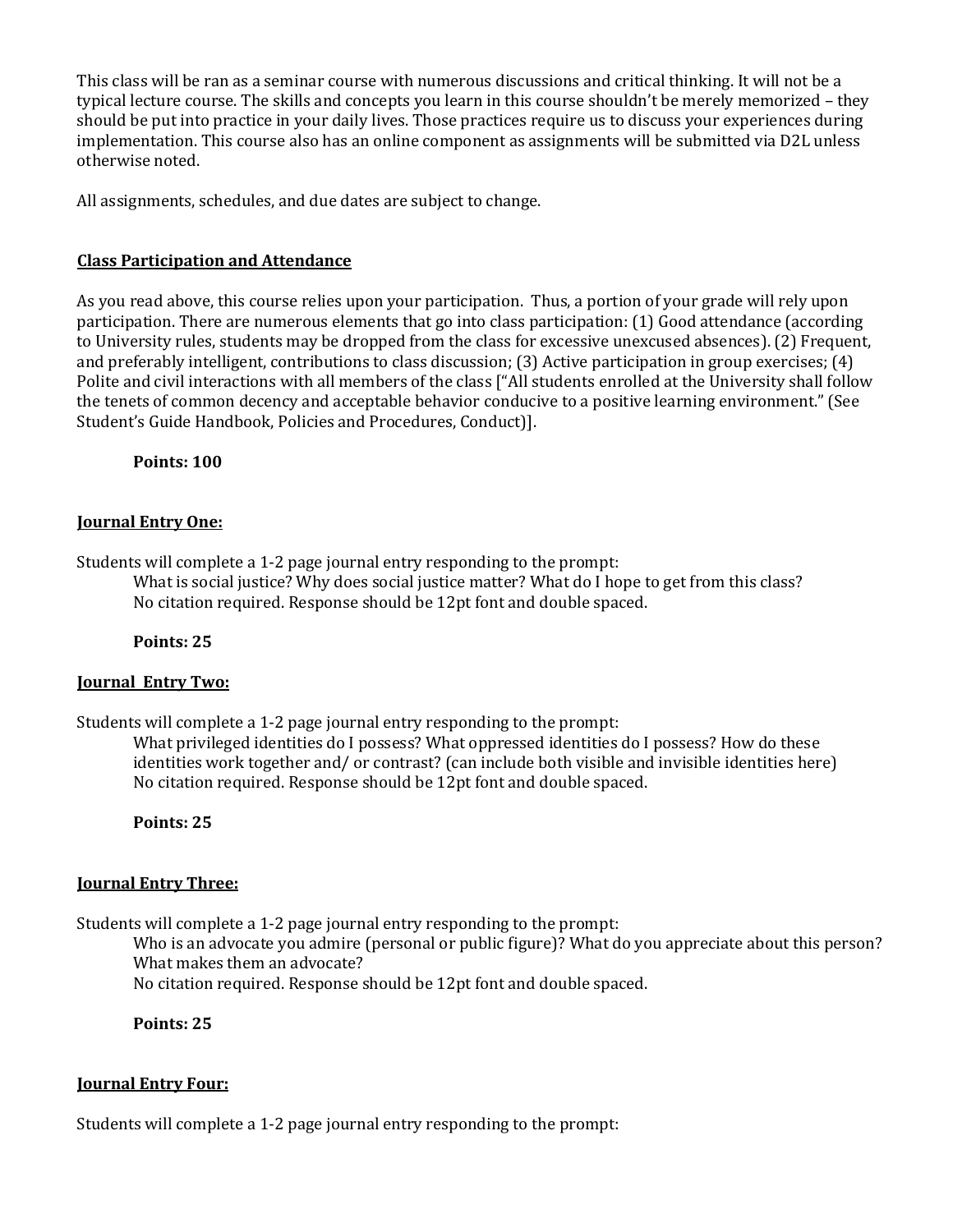What is social justice? Why does social justice matter? What did I learn and / or take away from this class? No citation required. Response should be 12pt font and double spaced.

**Points: 25**

### **Student Leader**

Students will facilitate a class discussion about their chosen social justice issue. A list of topics will be provided at the beginning of the semester. Students can sign up to work individually or with a partner to lead a class discussion regarding their chosen topic. For full credit, the student leader(s) should be prepared to present on the topic for 5-10 minutes and then lead a class discussion for 10-15 minutes. A handout should be provided to help classmates learn key points and follow the discussion.

**Points: 150**

### **Advocacy Project**

Students will complete an advocacy project based on the material discussed in class. Multiple options available for assignment. For full credit, the project should identify your social justice issue, your source of advocacy/ what action you completed, and your reflection of the event. This should be in presentation format (creativity welcome).

# **Points: 150**

# **Grading**

| Participation                 | 100 |
|-------------------------------|-----|
| Journal Entry One             | 25  |
| Journal Entry Two             | 25  |
| Journal Entry Three           | 25  |
| Journal Entry Four            | 25  |
| <b>Student Led Discussion</b> | 150 |
| <b>Advocacy Project</b>       | 150 |

A total of 500 points is available this semester. Final grades are based on the total number of points earned during the term in accordance, generally, with the following levels of proficiency:

 $A = 450 - 500$  $B = 400 - 449$  $C = 350 - 399$  $D = 300 - 349$  $F = 299$  and below

# **TECHNOLOGY REQUIREMENTS, ACCESS AND NAVIGATION**

Students will need access to the internet, a word processor, some presentation software (Powerpoint, Prezi, Canva, etc.) and a computer to access D2L for assignment submission.

#### **COURSE AND UNIVERSITY PROCEDURES/POLICIES**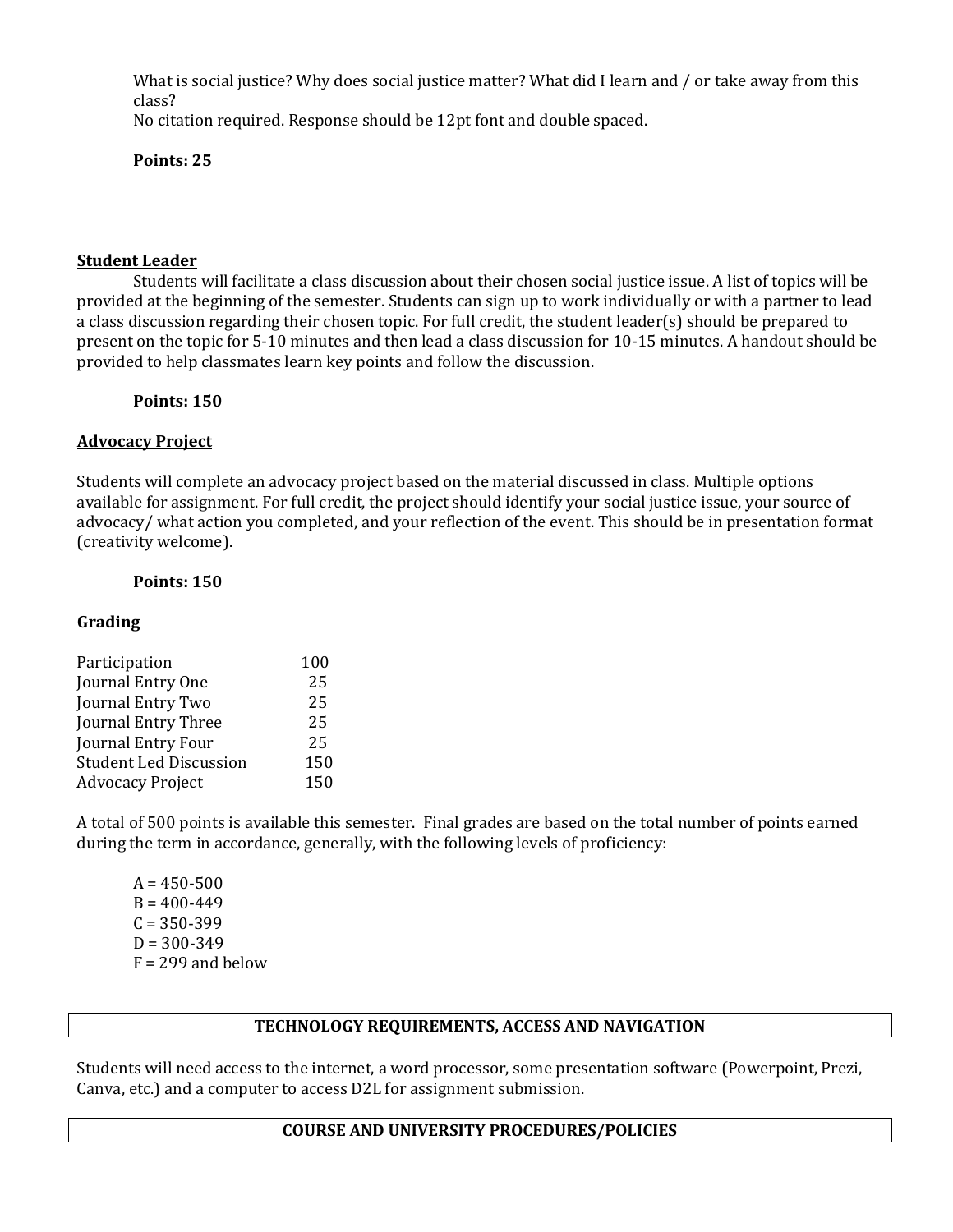### **(1) ADA Statement**

The Americans with Disabilities Act (ADA) is a federal anti-discrimination statute that provides comprehensive civil rights protection for persons with disabilities. Among other things, this legislation requires that all students with disabilities be guaranteed a learning environment that provides for reasonable accommodation of their disabilities. If you have a disability requiring an accommodation, please contact:

Office of Student Disability Resources and Services Texas A&M University-Commerce Gee Library- Room 132 Phone (903) 886-5150 or (903) 886-5835 Fax (903) 468-8148 Email[: StudentDisabilityServices@tamuc.edu](mailto:StudentDisabilityServices@tamuc.edu)

Website: [Office of Student Disability Resources and Services](http://www.tamuc.edu/campusLife/campusServices/studentDisabilityResourcesAndServices/) <http://www.tamuc.edu/campusLife/campusServices/studentDisabilityResourcesAndServices/>

### **(2) Statement on Nondiscrimination:**

A&M-Commerce will comply in the classroom, and in online courses*,* with all federal and state laws prohibiting discrimination and related retaliation on the basis of race, color, religion, sex, national origin, disability, age, genetic information or veteran status. Further, an environment free from discrimination on the basis of sexual orientation, gender identity, or gender expression will be maintained.

**(3)** "All students enrolled at the University shall follow the tenets of common decency and acceptable behavior conducive to a positive learning environment." (See Student's Guide Handbook, Policies and Procedures, Conduct). **Silence all cell phones. Texting during class is not permitted.**

Further, students at Texas A&M University-Commerce are expected to maintain high standards of integrity and honesty in all of their scholastic work. For more details and the definition of academic dishonesty see the following procedures:

[Undergraduate Academic Dishonesty 13.99.99.R0.03](http://www.tamuc.edu/aboutUs/policiesProceduresStandardsStatements/rulesProcedures/13students/undergraduates/13.99.99.R0.03UndergraduateAcademicDishonesty.pdf)

[http://www.tamuc.edu/aboutUs/policiesProceduresStandardsStatements/rulesProcedures/13st](http://www.tamuc.edu/aboutUs/policiesProceduresStandardsStatements/rulesProcedures/13students/undergraduates/13.99.99.R0.03UndergraduateAcademicDishonesty.pdf) [udents/undergraduates/13.99.99.R0.03UndergraduateAcademicDishonesty.pdf](http://www.tamuc.edu/aboutUs/policiesProceduresStandardsStatements/rulesProcedures/13students/undergraduates/13.99.99.R0.03UndergraduateAcademicDishonesty.pdf)

**(4)** Texas Senate Bill – 11 (Government Code 411.2031, et al.) authorizes the carrying of a concealed handgun in Texas A&M University-Commerce buildings only by persons who have been issued and are in possession of a Texas License to Carry a Handgun. Qualified law enforcement officers or those who are otherwise authorized to carry a concealed handgun in the State of Texas are also permitted to do so. Pursuant to Penal Code (PC) 46.035 and A&M-Commerce Rule 34.06.02R1, license holders may not carry a concealed handgun in restricted locations. For a list of locations, please refer to

[\(http://www.tamuc.edu/aboutUs/policiesProceduresStandardsStatements/rulesProcedures/34S](http://www.tamuc.edu/aboutUs/policiesProceduresStandardsStatements/rulesProcedures/34SafetyOfEmployeesAndStudents/34.06.02.R1.pdf) [afetyOfEmployeesAndStudents/34.06.02.R1.pdf\)](http://www.tamuc.edu/aboutUs/policiesProceduresStandardsStatements/rulesProcedures/34SafetyOfEmployeesAndStudents/34.06.02.R1.pdf) and or consult your event organizer). Pursuant to PC 46.035, the open carrying of handguns is prohibited on all A&M-Commerce campuses. Report violations to the University Police Department at 903-886-5868 or 9-1-1.

# **(5) Attendance:**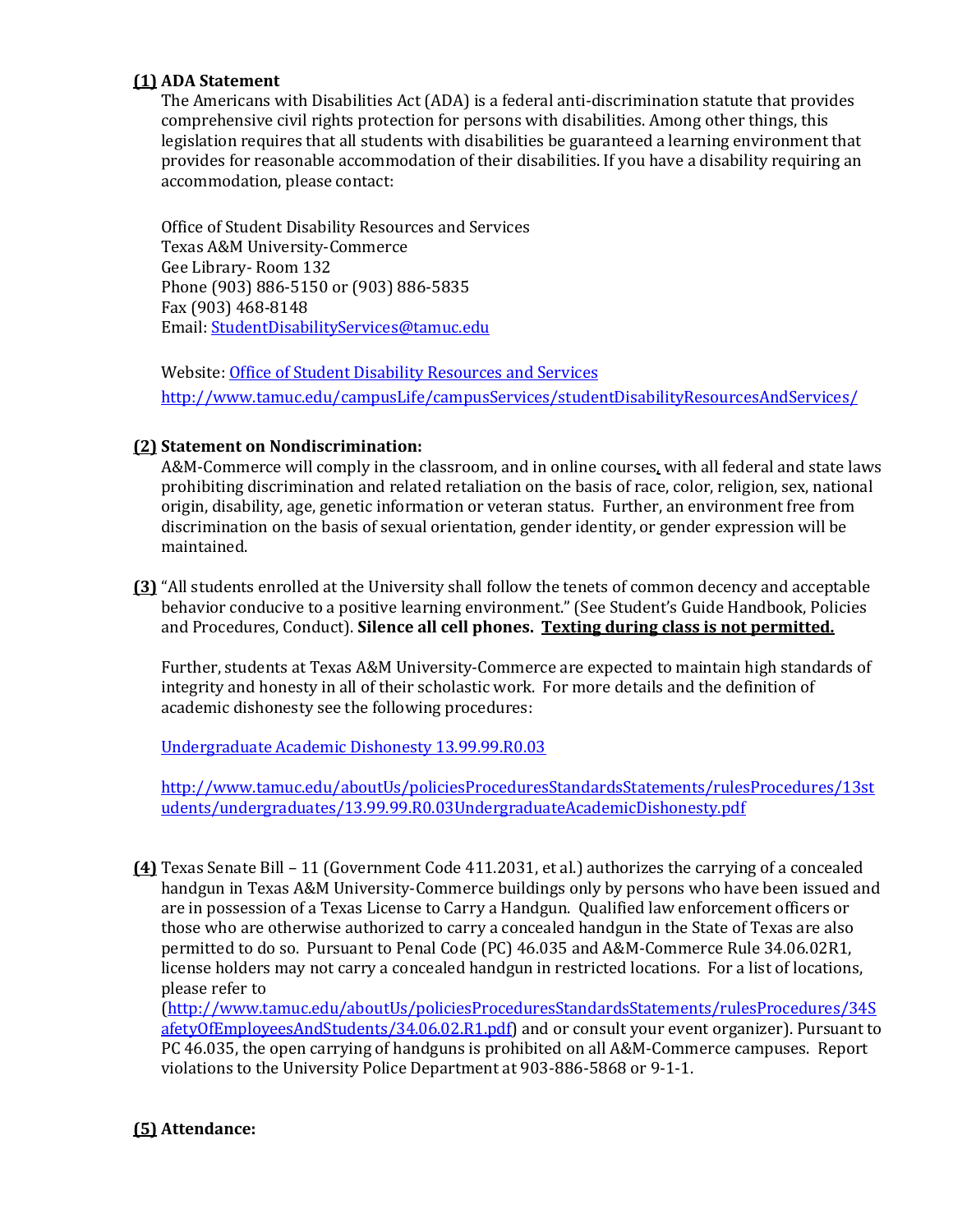For more information about the attendance policy please visit the [Attendance](http://www.tamuc.edu/admissions/registrar/generalInformation/attendance.aspx) webpage and [Procedure 13.99.99.R0.01.](http://www.tamuc.edu/aboutUs/policiesProceduresStandardsStatements/rulesProcedures/13students/academic/13.99.99.R0.01.pdf) 

<http://www.tamuc.edu/admissions/registrar/generalInformation/attendance.aspx>

[http://www.tamuc.edu/aboutUs/policiesProceduresStandardsStatements/rulesProcedures/13st](http://www.tamuc.edu/aboutUs/policiesProceduresStandardsStatements/rulesProcedures/13students/academic/13.99.99.R0.01.pdf) [udents/academic/13.99.99.R0.01.pdf](http://www.tamuc.edu/aboutUs/policiesProceduresStandardsStatements/rulesProcedures/13students/academic/13.99.99.R0.01.pdf)

- **(6)** Students should not attend class when ill or after exposure to anyone with a communicable illness. Communicate such instances directly with your instructor. Faculty will work to support the student getting access to missed content or completing missed assignments.
- **(7)** The Counseling Center at A&M-Commerce, located in the Halladay Building, Room 203, offers counseling services, educational programming, and connection to community resources for students. Students have 24/7 access to the Counseling Center's crisis assessment services by calling 903-886-5145. For more information regarding Counseling Center events and confidential services, please visit www.tamuc.edu/counsel

**COURSE OUTLINE / CALENDAR**

| $\underline{\mathbf{W}}$ | <b>Date</b> | <b>Topic</b>                              | <b>Activities and Due Dates</b>            |
|--------------------------|-------------|-------------------------------------------|--------------------------------------------|
| $\mathbf{1}$             | Jan. 10     | <b>Introductions &amp; Syllabus</b>       |                                            |
| $\overline{2}$           | Jan. 17     | What is Social Justice?                   | 1/17/21 no class; Journal Entry 1 due 1/21 |
| 3                        | Jan. 24     | Social Justice History                    |                                            |
| $\overline{4}$           | Jan. 31     | Intersectionality                         |                                            |
| 5                        | Feb. 7      | Privilege                                 |                                            |
| 6                        | Feb. 14     | Oppression                                |                                            |
| 7                        | Feb. 21     | <b>Intersecting Identities</b>            | Journal Entry 2 due 2/25                   |
| 8                        | Feb. 28     | Social Justice Issues                     |                                            |
| 9                        | Mar. 7      | Social Justice Issues                     |                                            |
| 10                       | Mar. 14     | Social Justice Issues                     |                                            |
| 11                       | Mar. 21     | <b>History of Social Justice Advocacy</b> |                                            |
| 12                       | Mar. 28     | Social Justice Advocates                  | Journal Entry 3 due 4/1                    |
| 13                       | April 4     | How can I advocate?                       |                                            |
| 14                       | April 11    | Advocacy                                  |                                            |
| 15                       | April 18    | Advocacy                                  | Advocacy Projects due 4/18                 |
| 16                       | April 25    | Advocacy in Action                        |                                            |
|                          |             |                                           |                                            |